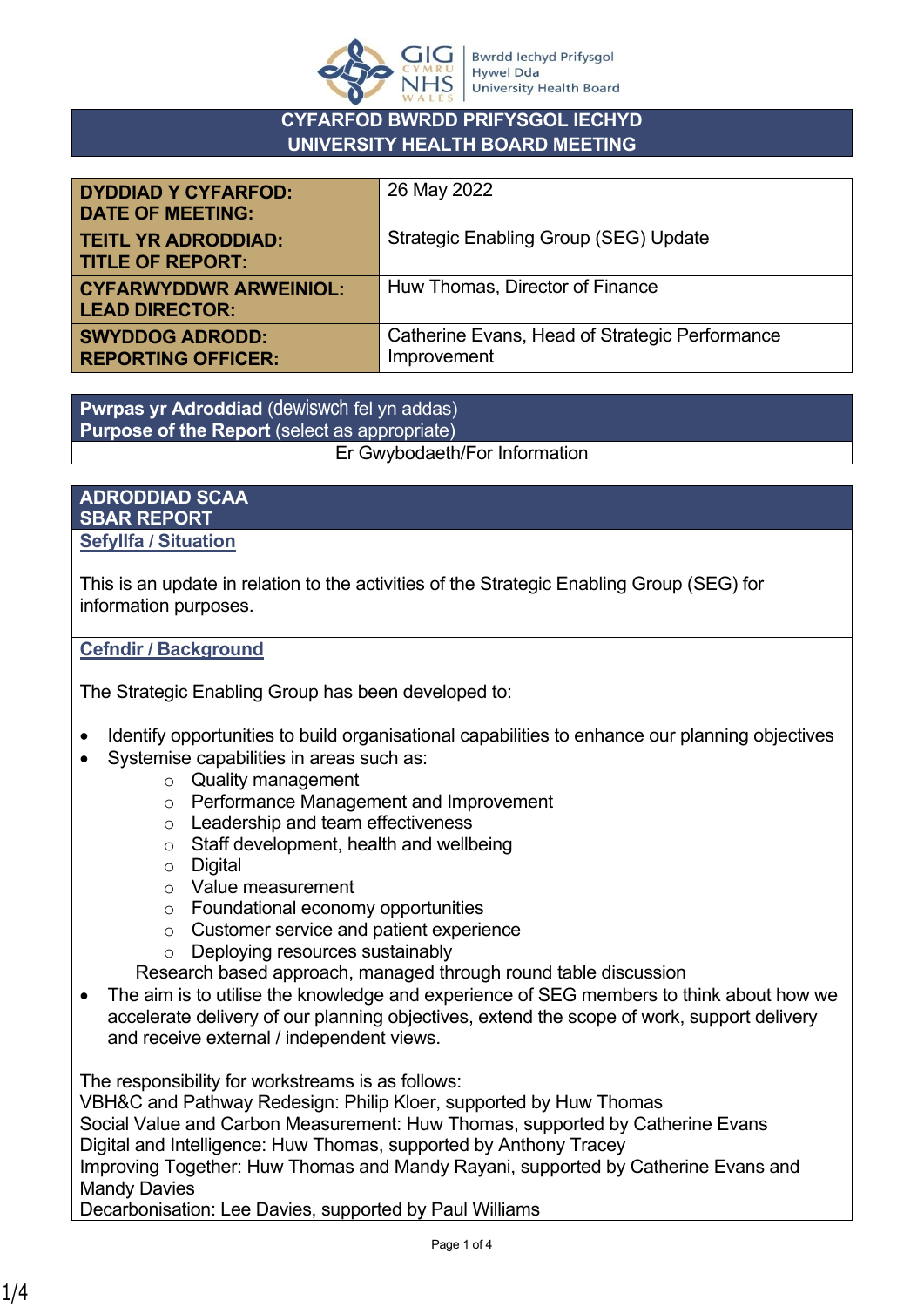Customer Service and Patient Experience: Mandy Rayani, supported by Mandy Davies Leadership and OD: Lisa Gostling, supported by Christine Davies.

#### **Asesiad / Assessment**

# **Workforce**

At the Group's latest meeting, members were provided with a briefing around workforce and changes being made to support staff in the workplace, this refreshed thinking is in line with the book 'HR Disrupted' by Lucy Adams. The basis of this book is treating employees as adults capable of making their own decisions, such as when to leave due to adverse weather and also to have honest conversations with individuals about issues which arise. It was highlighted that currently many HR teams are creating processes and policies for the 1% instead of trusting employees to make the right decision.

Insight was provided as to changes which are taking place due to the implementation of this mind-set, including weekly meetings with Trade Union colleagues, where staff concerns are discussed and (where appropriate) responded to in a timely way. An example is – a worker unable to seek healthcare help and support in the pandemic 'drifted' into notice of termination of employment due to sickness. The outcome of the new approach was that the employee was deployed into another role with support and training to enable the Health Board to retain the employee; an arrangement which was successful, with the employee now very happy in a new role. This arrangement, however, was not contemplated until it reached 'last option'. Flexibility around time given to work during COVID-19 was mentioned, with parents facing unprecedented demands of home schooling without being able to use support networks of grandparents due to shielding.

This has led to the 2021/22 Planning objectives focusing on a number of areas which support employees through their many life stages whilst employed within the Health Board; these include: a new induction process providing employees with what they need (uniform, badge, etc) before they start a role, to enable them to start on a positive note, reviewing the recruitment process, particularly linked with Trac and its lack of accessibility.

Several local policies need to be updated to reflect more simplified processes and, in some instances, changed to become frameworks for managers to work within, rather than having a process flow. This should enable effective support for employees of all ages and enable managers to work in a more compassionate way by being able to support staff.

What next for workforce within the planned changes:

- Via the OD relationship managers, the first people and culture plans to be developed and implemented;
- Updating policies and introducing new frameworks and then supporting line managers and Trade Union representatives in using those, recognising that standardisation and consistent treatment may not be the outcome, as support will depend on circumstances and need;
- The team will also continue to roll out initiatives such as Ecotherapy to support staff experiencing or at risk of burnout and attendance at the Making a Difference programme.

# **Value Based Health Care (VBHC)**

The Strategic Adviser for Value has supported the Director of Finance with developing approaches to embed VBHC principles within the Health Board, with the provision of the following:

- 1. 8 hours of technical advisory support on VBHC for the Director of Finance;
- 2. 14 hours of technical advisory support on WBHC for senior finance, digital and performance staff;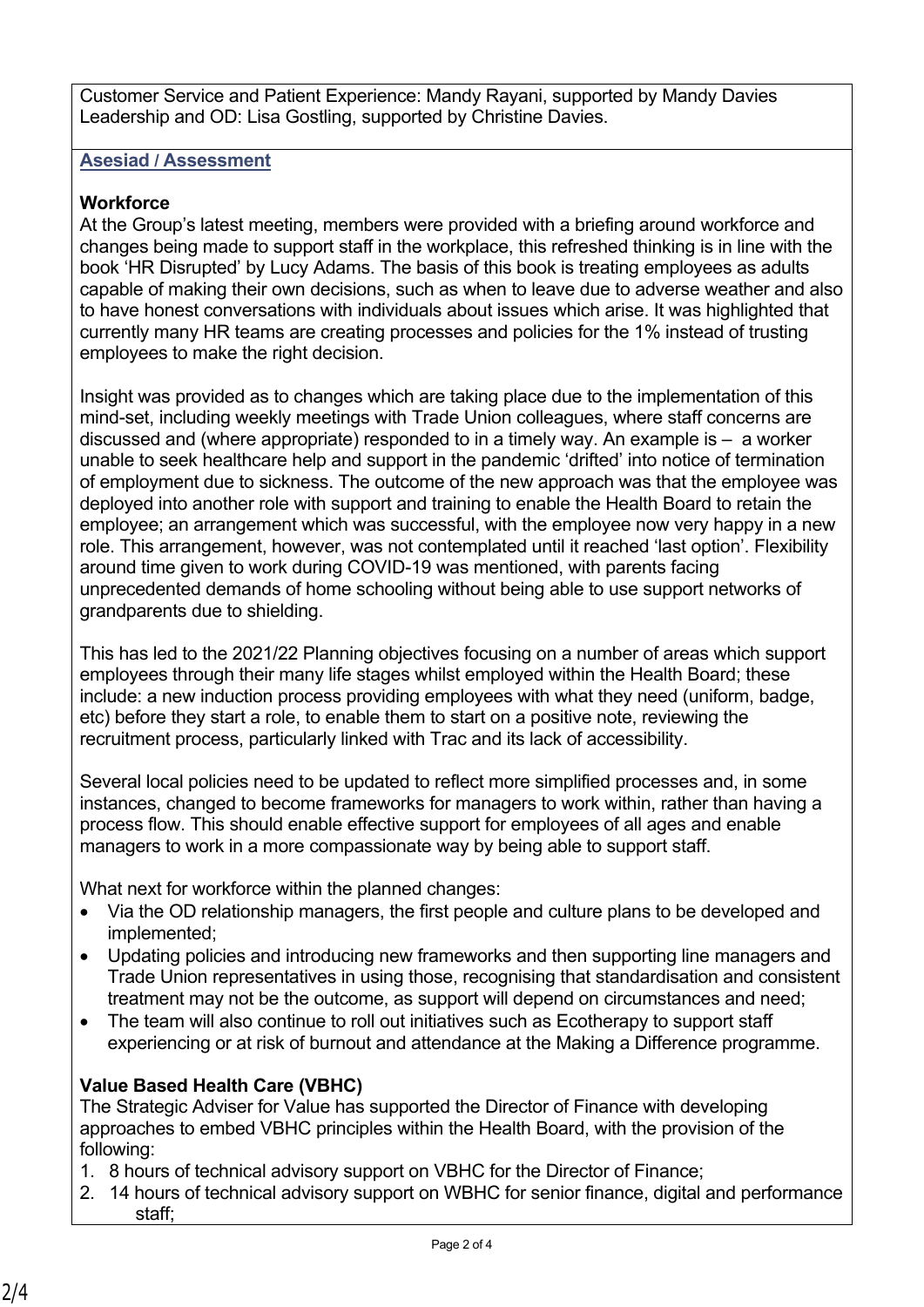- 3. 7 hours to scope the development of our value based industry collaboration approach;
- 4. 3 hours developing a further enhancement to the Health Board's VBHC training provision.

The time provided will support the Director of Finance and organisation with VBHC. The contract is kept under close scrutiny to ensure that the Health Board is benefitting from the ongoing relationship.

#### **Argymhelliad / Recommendation**

The Board is asked to receive for information the Strategic Enabling Group Update report.

| Amcanion: (rhaid cwblhau)<br><b>Objectives: (must be completed)</b>                                                                                      |                                           |  |
|----------------------------------------------------------------------------------------------------------------------------------------------------------|-------------------------------------------|--|
| Cyfeirnod Cofrestr Risg Datix a Sgôr<br>Cyfredol:<br>Datix Risk Register Reference and<br>Score:                                                         | Not applicable.                           |  |
| Safon(au) Gofal ac lechyd:<br>Health and Care Standard(s):                                                                                               | Governance, Leadership and Accountability |  |
| <b>Amcanion Strategol y BIP:</b><br><b>UHB Strategic Objectives:</b>                                                                                     | All Strategic Objectives are applicable   |  |
| <b>Amcanion Cynllunio</b><br><b>Planning Objectives</b>                                                                                                  | All Planning Objectives Apply             |  |
| <b>Amcanion Llesiant BIP:</b><br><b>UHB Well-being Objectives:</b><br><b>Hyperlink to HDdUHB Well-being</b><br><b>Objectives Annual Report 2018-2019</b> | 9. All HDdUHB Well-being Objectives apply |  |

| <b>Gwybodaeth Ychwanegol:</b><br><b>Further Information:</b>                                                                                                   |                                          |
|----------------------------------------------------------------------------------------------------------------------------------------------------------------|------------------------------------------|
| Ar sail tystiolaeth:<br>Evidence Base:                                                                                                                         | Not applicable.                          |
| <b>Rhestr Termau:</b><br><b>Glossary of Terms:</b>                                                                                                             | Contained within the body of the report. |
| Partïon / Pwyllgorau â ymgynhorwyd<br>ymlaen llaw y Cyfarfod Bwrdd Iechyd<br>Prifysgol:<br>Parties / Committees consulted prior<br>to University Health Board: | None.                                    |